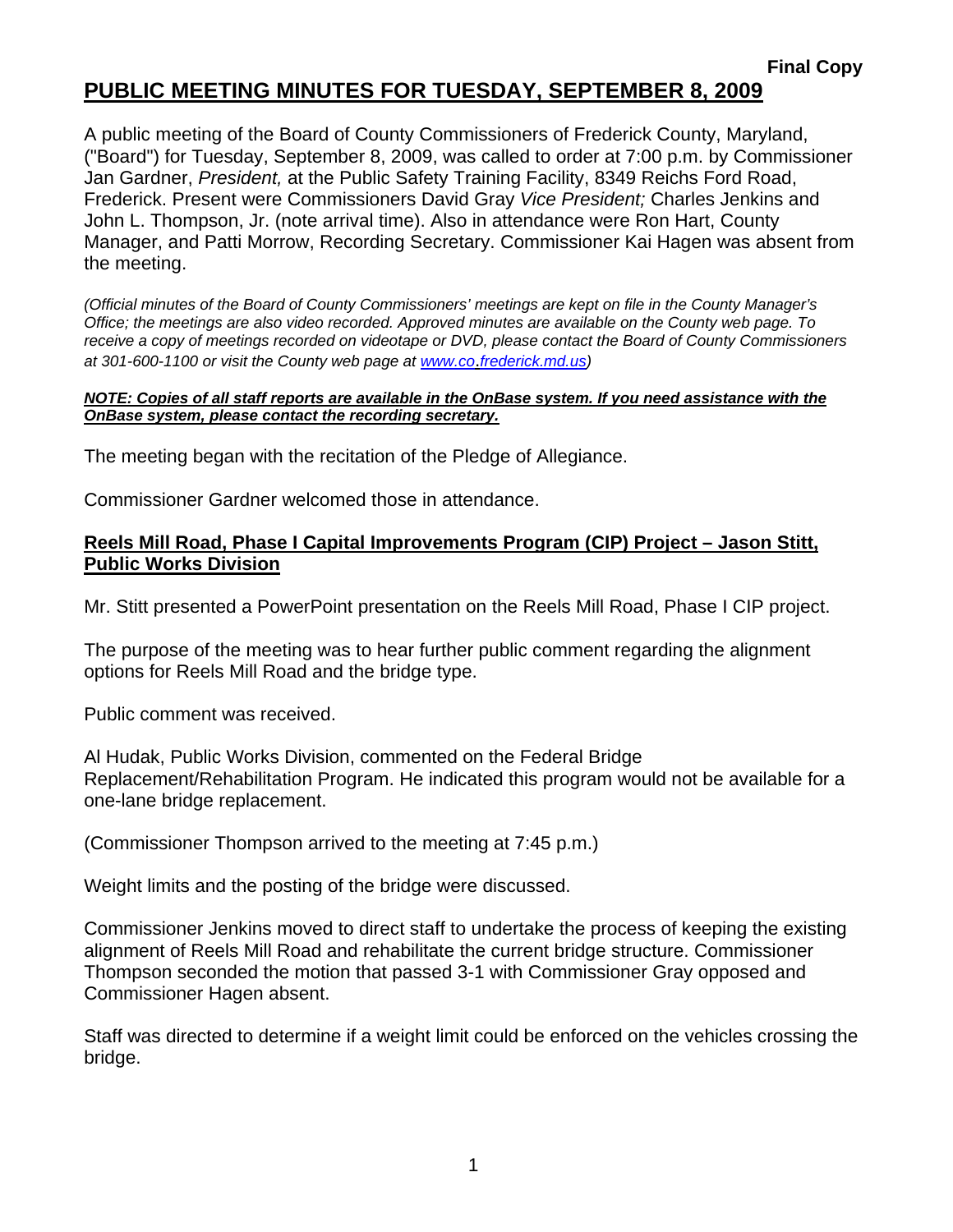# **PUBLIC MEETING MINUTES FOR TUESDAY, SEPTEMBER 8, 2009**

## **PUBLIC COMMENTS AND/OR REQUESTS**

None

### **ADJOURN**

The meeting adjourned at 8:40 p.m.

Respectfully submitted,

 Patricia A. Morrow Recording Secretary